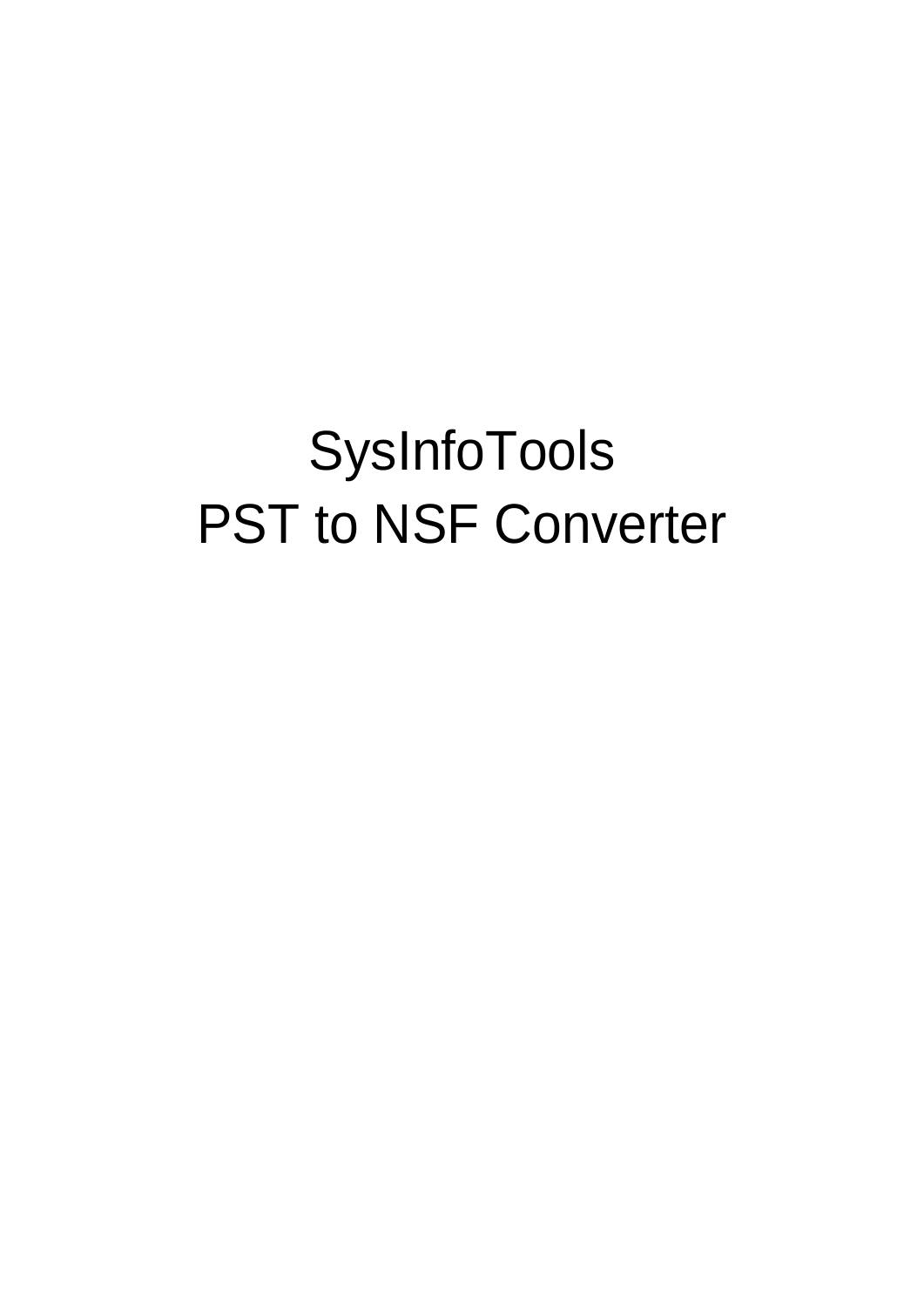# **Table of Contents**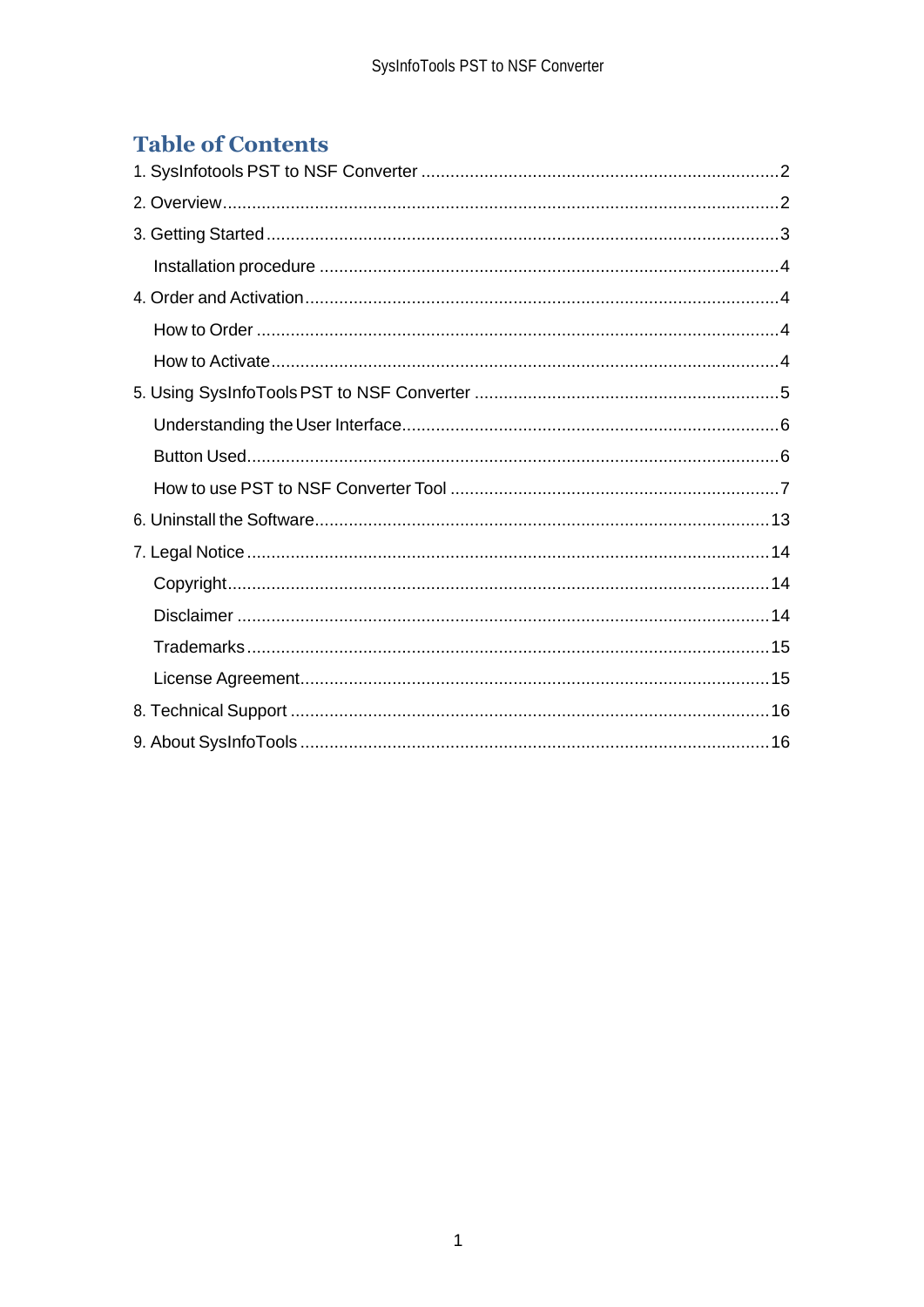

# <span id="page-2-0"></span>**1. SysInfotools PST to NSF Converter**

# <span id="page-2-1"></span>**2.Overview**

SysInfoTools' PST to NSF Converter performs excellent and authentic Outlook PST to Lotus Notes conversion. The PST to NSF Conversion Tool is an innovative product that offers unmatched conversion solution when compared to others. The tool brings entire mail items (like emails) with all their meta attachments, Contacts, Calendar, Tasks, Journals etc. to the Lotus Notes platform swiftly. The reasons for migration from Outlook to Lotus Notes can be of many, but there is only one way to convert i.e. SysInfoTools PST to NSF converter.

Key features of SysInfoTools PST to NSF Converter Tool are:

- Converts complete data holders like **Emails, Contacts, Calendar, Task** etc. to Lotus Notes.
- Execute **quick and safe** PST to NSF conversion without any data loss or alteration.
- Enable **Preview** option to view the structure of the selected Outlook PST file in a tree view.
- Facilitate with **Date Range** option to save the data of a PST file from specific dates.
- Detect the information of the selected PST file via **Autodetect** feature.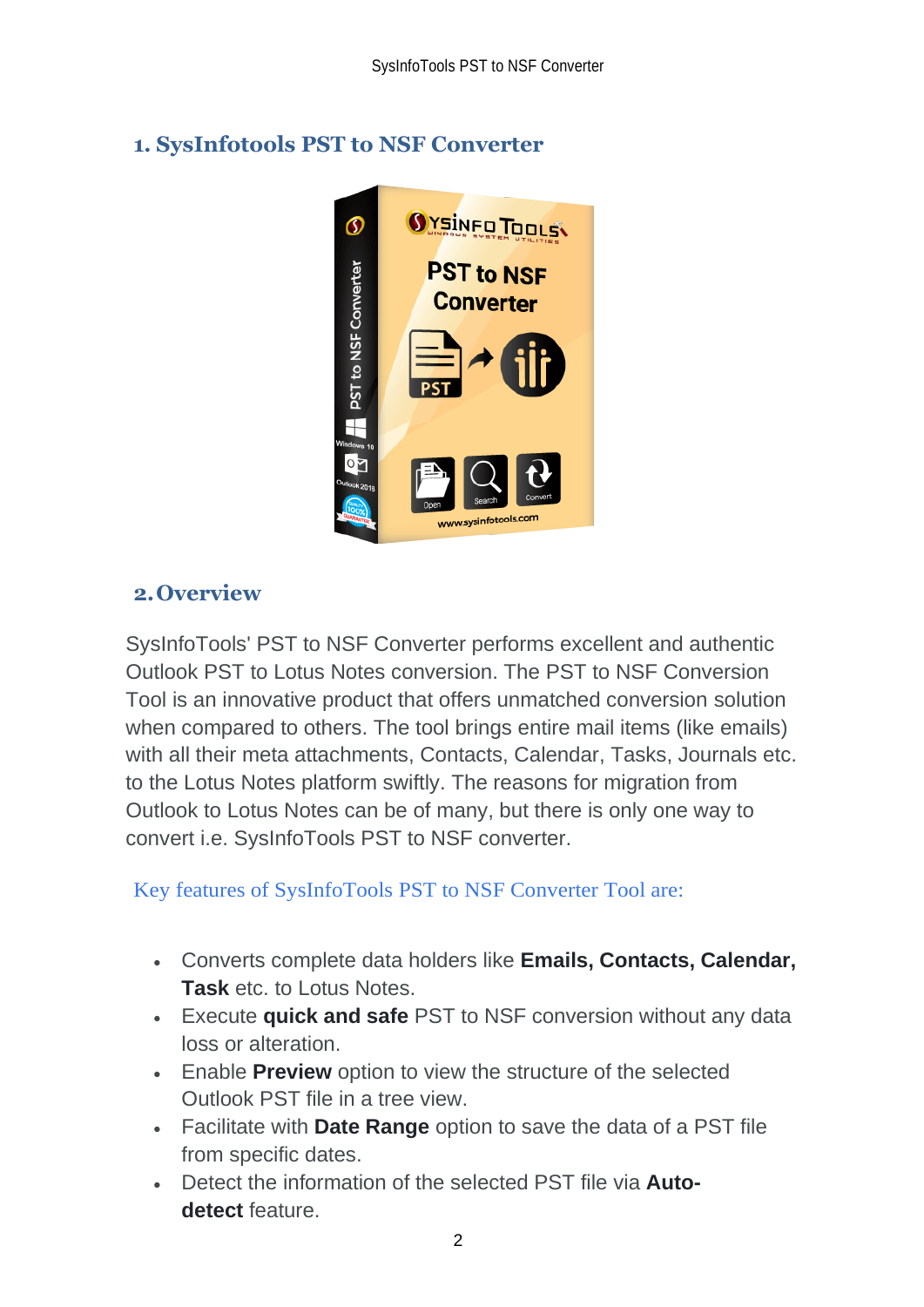- Wide compatibility with the latest version of **MS Outlook 2019 and IBM Notes 9.1**
- **Free Outlook PST to NSF** converter is available to **export the first 25 emails**.

# <span id="page-3-0"></span>**3.Getting Started**

- [Installation Procedure\(](#page-3-1)See 3.1)
- Order And Activation (See 4.)

#### <span id="page-3-1"></span>**Installation procedure**

To install **SysInfoTools PST to NSF Converter** Tool, follow the steps given below:

1. Download demo version of the software setup (executable file or .exe) from the page linked below:

[https://www.sysinfotools.com/recovery/pst-to-nsf](https://www.sysinfotools.com/recovery/pst-to-nsf-converter.php)[converter.php](https://www.sysinfotools.com/recovery/pst-to-nsf-converter.php)

- 2. Double-click the setup to install the software onyour system.
- 3. Follow the steps on the setup wizard to install the software on your system.
- 4. After a successful completion, the setup wizard will pop-up the message of setup completion on your monitor screen.
- 5. Now click **Finish** to launch the software on your system.

**Note:**MicrosoftOutlookmustbeinstalledonyoursysteminorderto use **SysInfoTools PST to NSF Converter** Tool.

## <span id="page-3-2"></span>**4. Order and Activation**

- [How to Order](#page-3-3)(See 4.1)
- [How to Activate](#page-4-0) (See 4.2)

#### <span id="page-3-3"></span>**How to Order**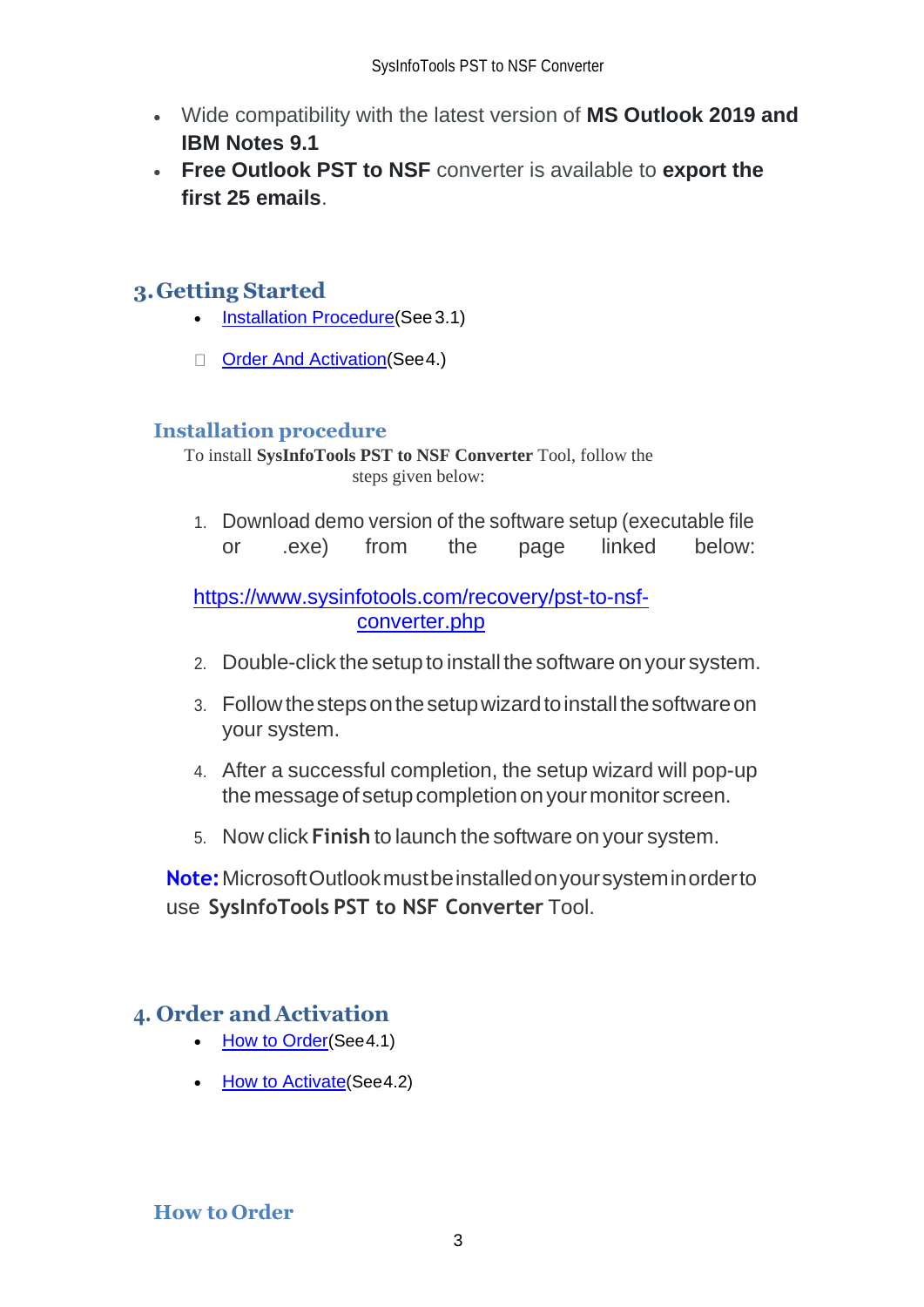The software can be purchased by making online payments. Click on the link shown below to have a look at the pricing details and to place an order.

<https://www.sysinfotools.com/buynow/pst-to-nsf-converter.php>

Once the payment is received, an order number is sent to you via e-mail.

#### <span id="page-4-0"></span>**How to Activate**

As you purchase the software, an Order Number is generated and provided to you. This order number has to be entered in the Registration window of the full version of PST to NSF Converter tool.

• Open **SysInfoTools PST to NSF Converter** software in your system, software registration dialog will pop-up on your screen to enter software authentication key.

| SysInfoTools Software Registration |                | × |
|------------------------------------|----------------|---|
| Authentication Code:               |                |   |
|                                    |                |   |
|                                    |                |   |
| I don't have authentication code   |                |   |
| Activate                           | Cancel<br>Help |   |

• Click the **"I don't have Authentication Code"** check box, following fields will be displayed in the registration dialog:

|                                  | SysInfoTools Software Registration |          |
|----------------------------------|------------------------------------|----------|
| Email Address:                   |                                    |          |
| Order Number:                    |                                    |          |
| Path to save file:               | C:\Users\SAM\Desktop               | $\cdots$ |
| I don't have authentication code |                                    |          |
| Get Authenticatication Code      | Cancel<br>Help                     |          |

**Email Address:** In this field, you need to enter your email address, which you have used to register **PST to NSF Converter** software.

**Order Number:** In this field, you need to enter the Order Number which has been provided to you at the time of purchasing the software.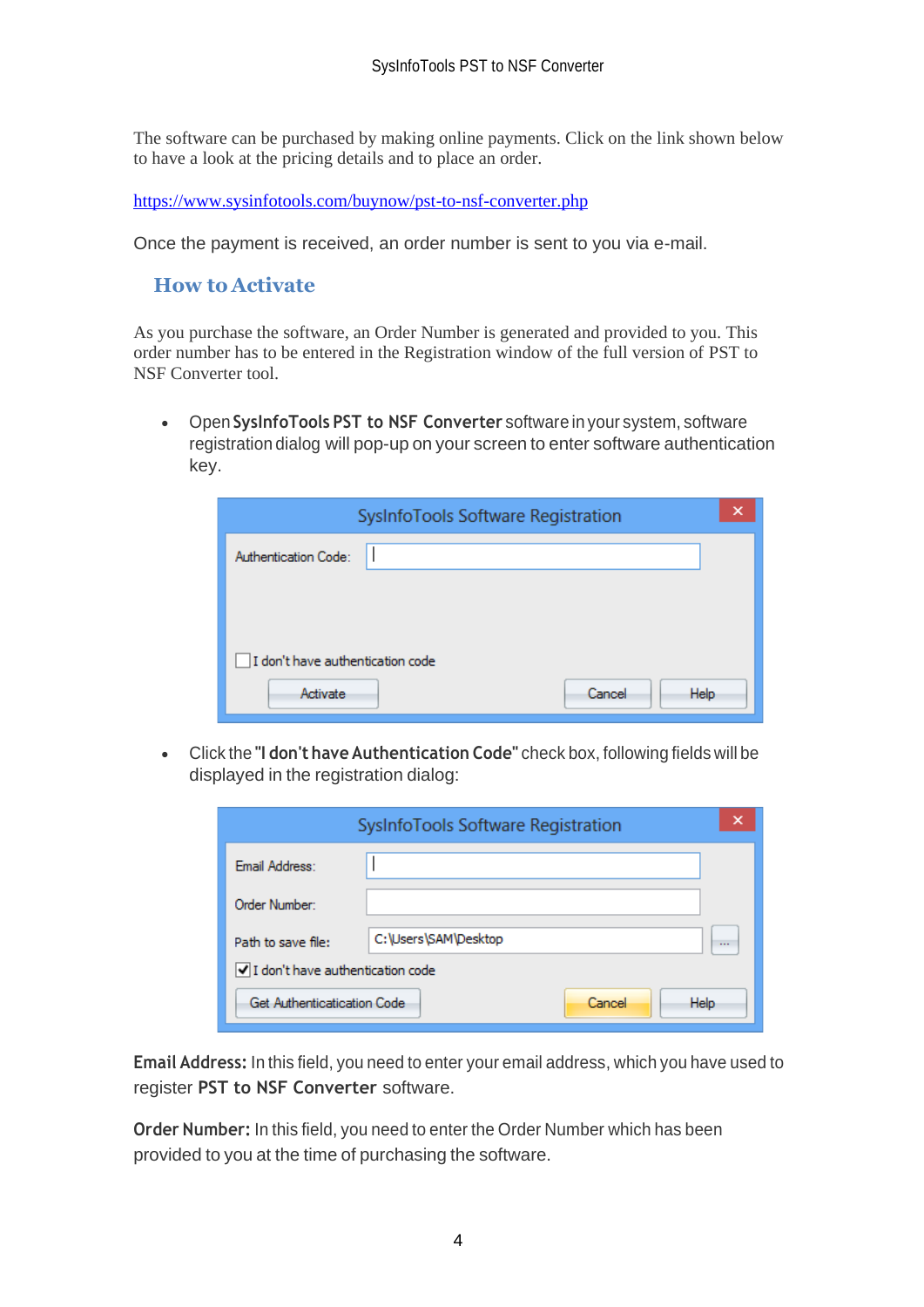Path to save the file: Select the path where you want to save the .info file which is generated after clicking on **"Get Authentication Code"**, by default **.info** file will saved on desktop of your system.

Send this **.info file** generated by the software at [sales@sysinfotools.com,](mailto:sales@sysinfotools.com) after getting **.info** file sales department will send you software activation key within a couple of minutes.

**For any software related queries email at:** [support@sysinfotools.com](mailto:support@sysinfotools.com)

# <span id="page-5-0"></span>**5. Using SysInfoTools PST to NSF Converter**

- [Understanding](#page-5-1) the User Interface (See 5.1)
- [Button Used](#page-5-2)(See 5.2)
- How to Use the PST Split [software?](#page-6-0) (See 5.3)

## <span id="page-5-1"></span>**Understanding the UserInterface**

<span id="page-5-2"></span>

| <b>PST to NSF Converter</b><br><b>Effortlessly Convert PST file(s) to NSF format</b> |
|--------------------------------------------------------------------------------------|
|                                                                                      |
|                                                                                      |
|                                                                                      |
|                                                                                      |
|                                                                                      |
|                                                                                      |
|                                                                                      |
|                                                                                      |
| Close<br>Next                                                                        |
|                                                                                      |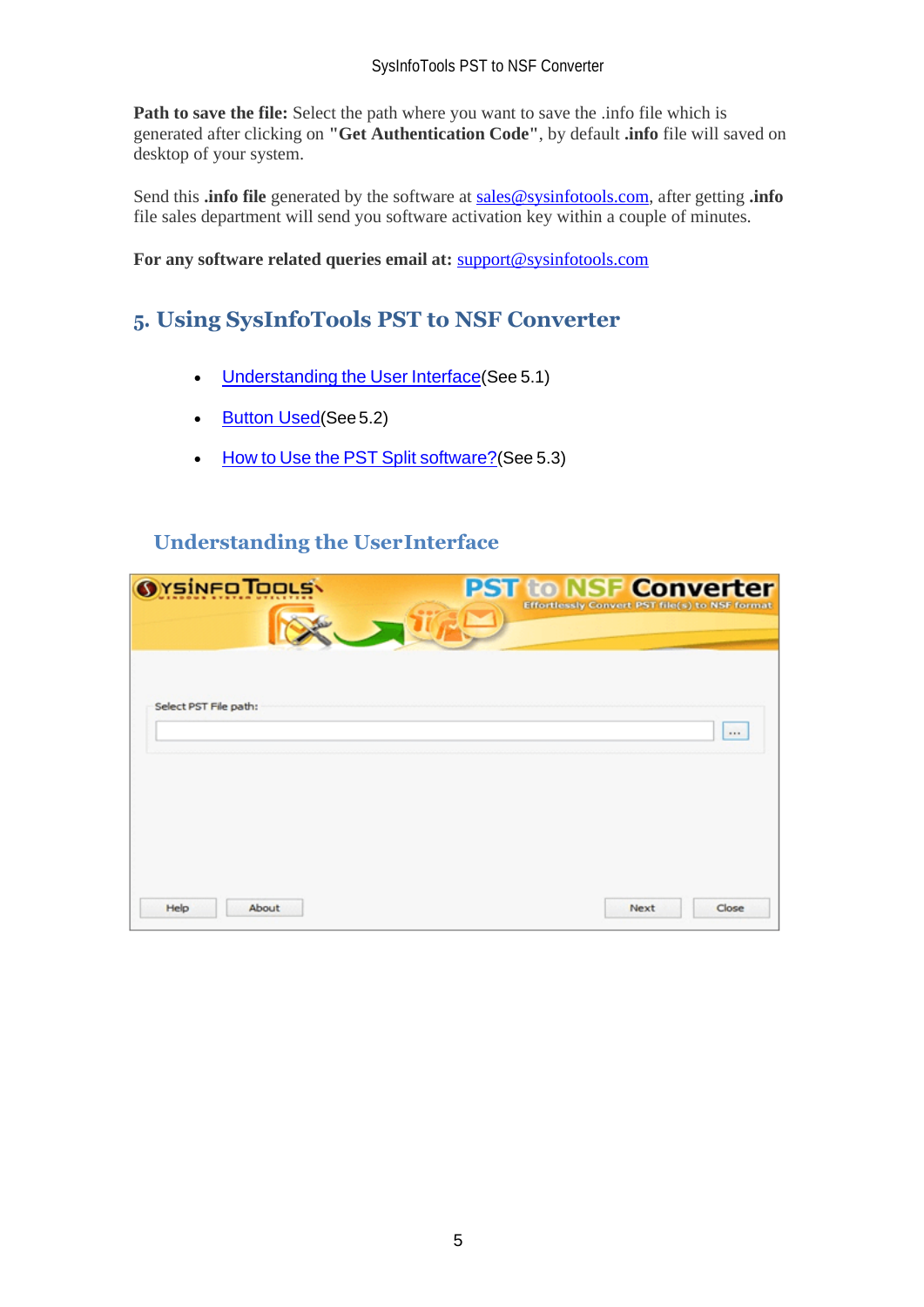## <span id="page-6-0"></span>**How to use PST to NSF Converter Tool**

**Step 1:** Launch PST to NSF Converter onto your system and click on Browse button to select the PST file..

| <b>OYSINFO TOOLS</b><br>$\begin{picture}(45,20) \put(0,0){\line(1,0){10}} \put(10,0){\line(1,0){10}} \put(10,0){\line(1,0){10}} \put(10,0){\line(1,0){10}} \put(10,0){\line(1,0){10}} \put(10,0){\line(1,0){10}} \put(10,0){\line(1,0){10}} \put(10,0){\line(1,0){10}} \put(10,0){\line(1,0){10}} \put(10,0){\line(1,0){10}} \put(10,0){\line(1,0){10}} \put(10,0){\line(1$ | <b>PST to NSF Converter</b><br>Effortlessly Convert PST file(s) to NSF format |       |
|-----------------------------------------------------------------------------------------------------------------------------------------------------------------------------------------------------------------------------------------------------------------------------------------------------------------------------------------------------------------------------|-------------------------------------------------------------------------------|-------|
| Select PST File path:                                                                                                                                                                                                                                                                                                                                                       |                                                                               | 111   |
|                                                                                                                                                                                                                                                                                                                                                                             |                                                                               |       |
| About<br>Help                                                                                                                                                                                                                                                                                                                                                               | Next                                                                          | Close |

**Step 2:** Then, select the PST file which you have to convert into NSF format. Now, click on Open.

| $(4-)$                             |            | « Local Disk (E:) > data > PST Files | $\vee$ $\circ$ | Search PST Files   | Q                    |
|------------------------------------|------------|--------------------------------------|----------------|--------------------|----------------------|
| Organise -                         | New folder |                                      |                |                    | SHE 1                |
| <b>Documents</b><br>n an           | ∼          | Name                                 |                | Date modified      | Type                 |
| al <sup>3</sup> Music              |            | Test File 1.pst                      |                | 11/27/2014 5:25 PM | Microsoft Office.    |
| Pictures                           |            | Test File 2.pst                      |                | 6/14/2013 12:22 AM | Microsoft Office.    |
| н<br>Videos                        |            | Test File 3.pst                      |                | 5/17/2013 6:04 PM  | Microsoft Office.    |
|                                    |            | Test File 4.pst                      |                | 6/14/2013 12:22 AM | Microsoft Office.    |
| ed Homegroup                       |            | Test File 5.pst                      |                | 3/9/2013 3:20 PM   | Microsoft Office.    |
|                                    |            | Test File 6.pst                      |                | 5/27/2013 5:10 PM  | Microsoft Office.    |
| Computer                           |            | Test File 7.pst                      |                | 5/16/2013 12:37 PM | Microsoft Office.    |
| Local Disk (C:)                    |            | Test File 8.pst                      |                | 5/27/2013 5:14 PM  | Microsoft Office.    |
| Local Disk (E:)                    |            | Test File 10.pst                     |                | 6/10/2013 6:48 PM  | Microsoft Office.    |
| Local Disk (F:)<br>Local Disk (G:) |            | Test File 11.pst                     |                | 6/14/2013 12:22 AM | Microsoft Office.    |
|                                    |            | Test File 12.pst                     |                | 5/23/2013 12:57 PM | Microsoft Office.    |
| <b>EN Network</b>                  |            | Test File 13.pst                     |                | 4/3/2013 5:37 PM   | Microsoft Office . V |
|                                    | $\epsilon$ |                                      |                |                    | ,                    |
|                                    |            | File name: Test File 1.pst           | $\checkmark$   | .PST Files (*.pst) | $\checkmark$         |
|                                    |            |                                      |                | Open               | Cancel               |

**Step 3:** Now, the selected PST file will be listed in the edit box. Click on Next.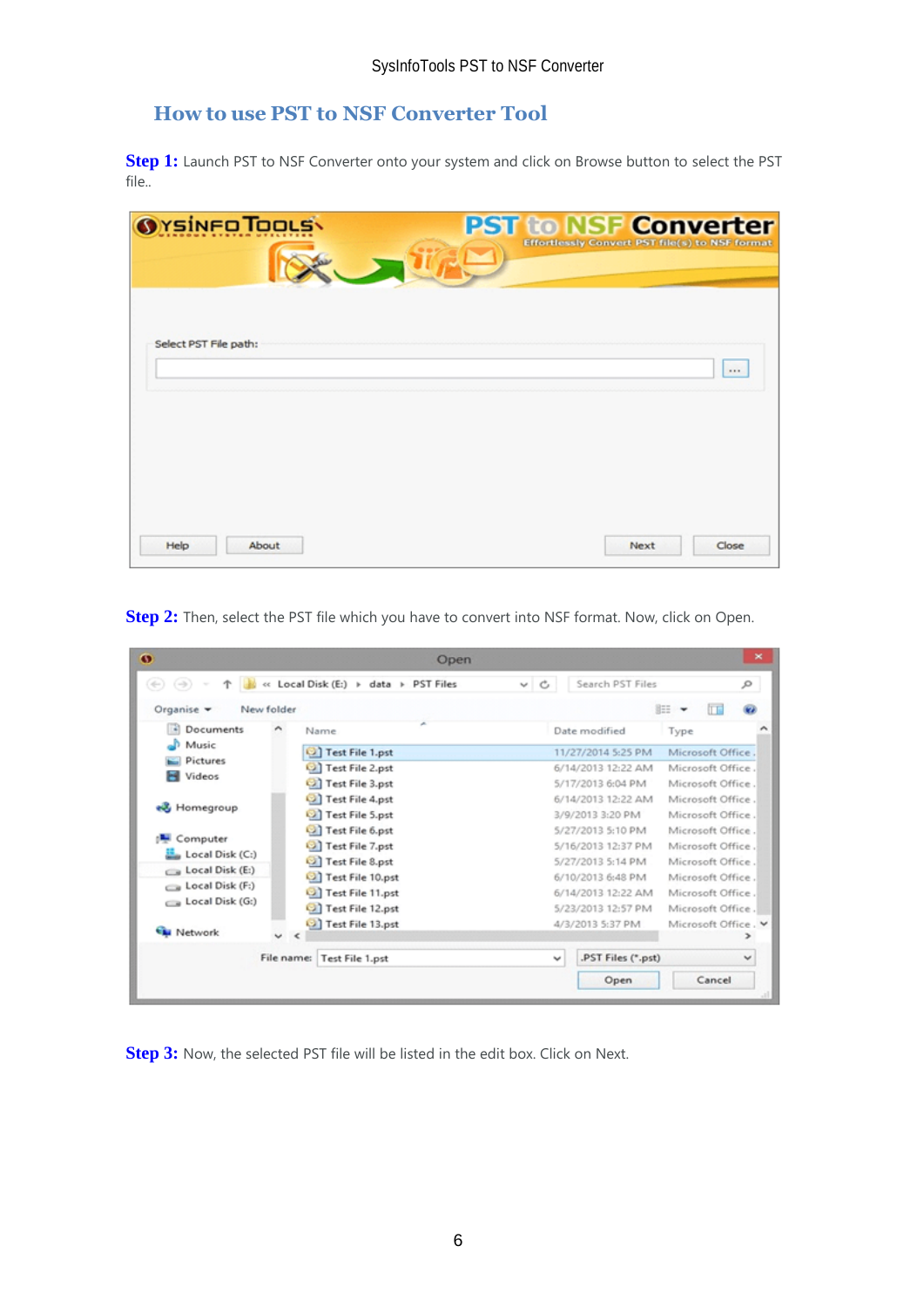| OYSINFO TOOLS                     | <b>PST to NSF Converter</b> | <b>Effortlessly Convert PST file(s) to NSF format</b> |          |
|-----------------------------------|-----------------------------|-------------------------------------------------------|----------|
|                                   |                             |                                                       |          |
|                                   |                             |                                                       |          |
| Select PST File path:             |                             |                                                       |          |
| E:\data\PST Files\Test File 1.pst |                             |                                                       | $\cdots$ |
|                                   |                             |                                                       |          |
|                                   |                             |                                                       |          |
|                                   |                             |                                                       |          |
|                                   |                             |                                                       |          |
| About<br>Help                     |                             | Next                                                  | Close    |

**Step 4:** The software will detect the PST file's information which can be viewed. Now, click on Next.

| Selected PST file Information:<br>E:\data\PST Files\Test File 1.pst |  |             |       |
|---------------------------------------------------------------------|--|-------------|-------|
|                                                                     |  |             |       |
|                                                                     |  |             |       |
|                                                                     |  |             |       |
|                                                                     |  |             |       |
| <b>UNICODE PST</b>                                                  |  |             |       |
| 136135680                                                           |  |             |       |
| 1283                                                                |  |             |       |
|                                                                     |  |             |       |
|                                                                     |  |             | Close |
|                                                                     |  | <b>Back</b> | Next  |

**Step 5:** In a tree structure view, mailbox data of selected PST file will be displayed. Then, click on Next.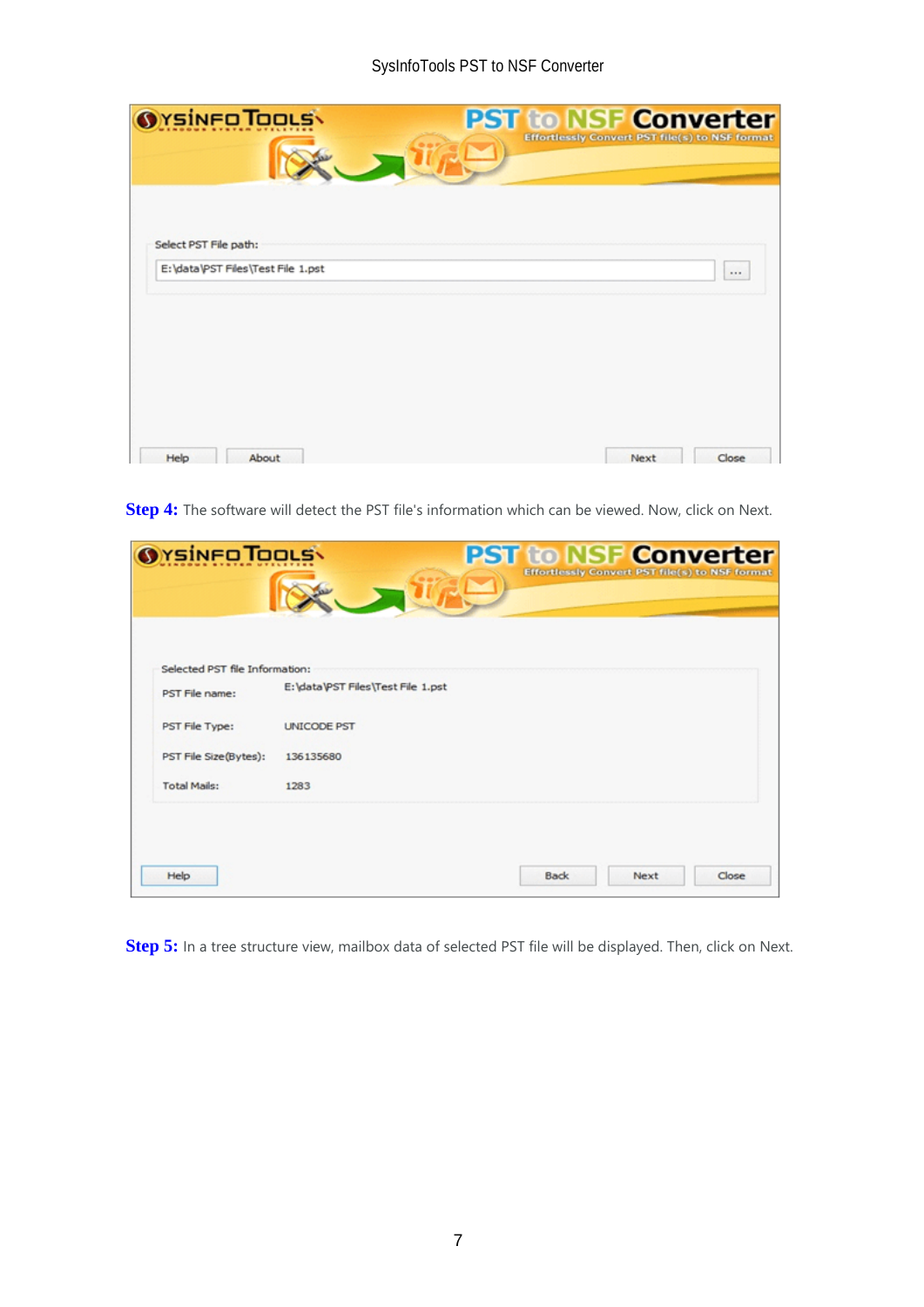| <b>OYSINFOTOOLS</b>                                                                                                                                                                                                                                                                                                                                                                                                               | <b>PST to NSF Converter</b>                           |      |              |
|-----------------------------------------------------------------------------------------------------------------------------------------------------------------------------------------------------------------------------------------------------------------------------------------------------------------------------------------------------------------------------------------------------------------------------------|-------------------------------------------------------|------|--------------|
|                                                                                                                                                                                                                                                                                                                                                                                                                                   | <b>Effortlessly Convert PST file(s) to NSF format</b> |      |              |
| $\sqrt{ }$ Test File 1[1]<br>⊟-<br>⊟ √ ॢ Deleted Items[862]<br>Cricinfo Live Scores<br>$\sqrt{1}$ Inbox[30]<br>$\sqrt{3}$ Outbox[31]<br>$\sqrt{2}$ Sent Items[11]<br><b>THE Calendar [22]</b><br>◡<br>$\sqrt{2}$ Contacts[10]<br>$\Box$ Journal [14]<br>✓<br>Notes[3]<br>✓<br>Tasks[11]<br>◡<br>$\sqrt{ }$ Drafts[14]<br><b>B</b> प <mark>ार</mark> RSS Feeds<br>$\sqrt{1}$ BBC News - Home[228]<br>2600: The Hacker Quarterly[9] |                                                       |      |              |
| Conversation Action Settings<br>Quick Step Settings                                                                                                                                                                                                                                                                                                                                                                               |                                                       |      | $\checkmark$ |
| Help                                                                                                                                                                                                                                                                                                                                                                                                                              | Back                                                  | Next | Close        |

**Step 6:** Now, you have to select the mailbox items which you want to save in NSF format.

| <b>OYSINFOTOOLS</b>                                       |                               |                            |                                           |            |                       | <b>PST to NSF Converter</b><br><b>Effortlessly Convert PST file(s) to NSF format</b> |       |
|-----------------------------------------------------------|-------------------------------|----------------------------|-------------------------------------------|------------|-----------------------|--------------------------------------------------------------------------------------|-------|
| Select mailbox items:<br>$\triangledown$ Mail             | $\blacktriangleright$ Contact | V Notes                    | $\blacktriangleright$ Calendar            |            | $\triangledown$ Tasks | $\blacktriangledown$ Journal                                                         |       |
| Select Date Range<br>Save between selected date range     |                               |                            | O Do not save between selected date range |            |                       |                                                                                      |       |
| Start date:                                               | 11/28/2014                    | <b>III</b> w               | End date:                                 | 11/28/2014 | $\Box$                |                                                                                      |       |
| <b>Start Date</b>                                         |                               |                            | <b>End Date</b>                           |            |                       | Add Date range                                                                       |       |
|                                                           |                               |                            |                                           |            |                       | Remove Date range                                                                    |       |
| $\epsilon$                                                |                               |                            |                                           |            | ⋗                     |                                                                                      |       |
| Select folder path to save files<br>Save in new NSF file: |                               | Save in existing NSF file: |                                           |            |                       |                                                                                      |       |
|                                                           |                               |                            |                                           |            |                       |                                                                                      |       |
| Save item content in text format                          |                               |                            | Save item content in html format          |            |                       |                                                                                      |       |
| Help                                                      |                               |                            |                                           | Back       |                       | Next                                                                                 | Close |

**Step 7:** Now, select the date range in which you want to select the data. Click on Add Range button to add the date range.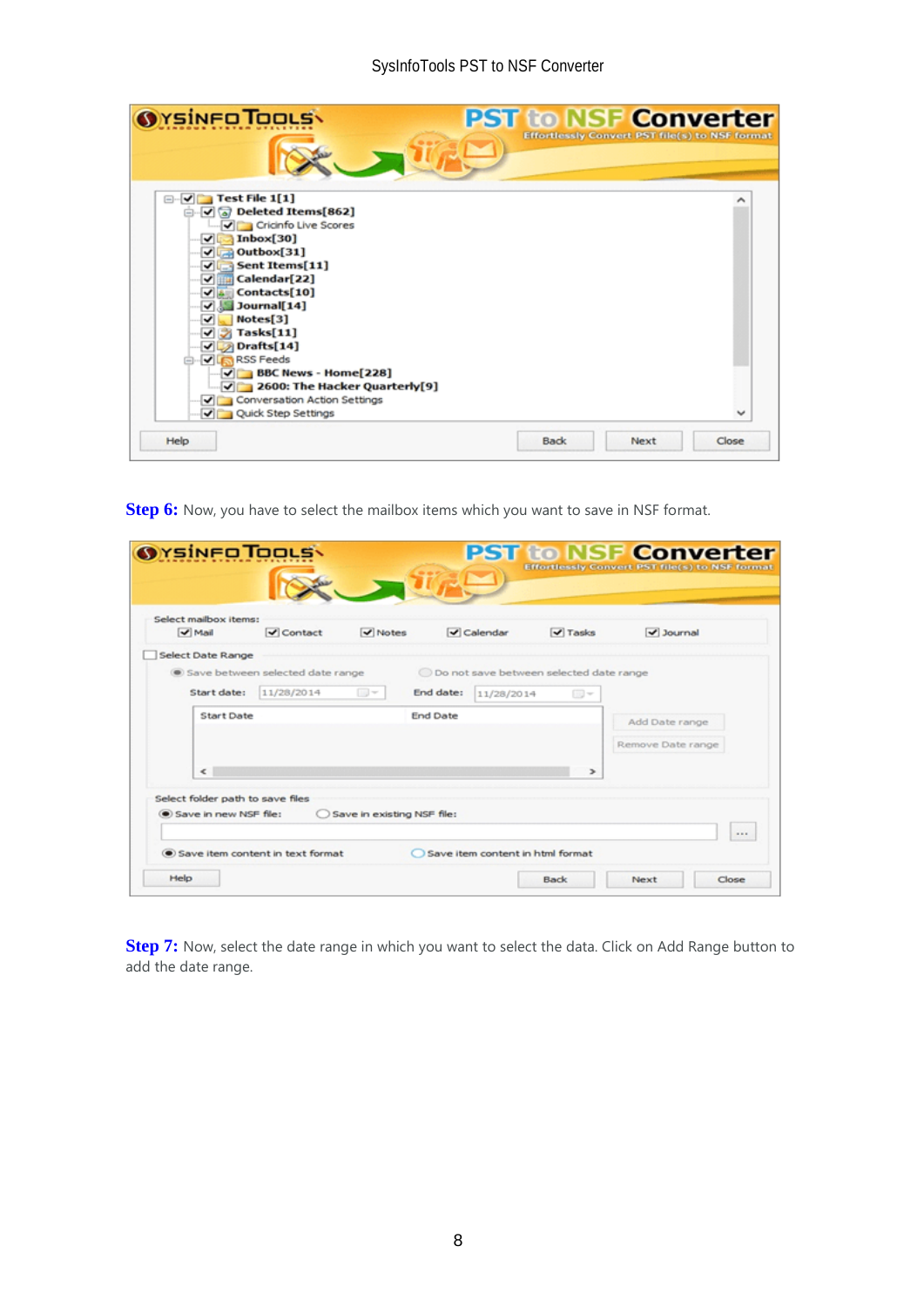#### SysInfoTools PST to NSF Converter

| Select mailbox items:<br>$\triangledown$ Mail | $\triangledown$ Contact                      | V Notes                    |                 | $\triangledown$ Calendar      | $\triangledown$ Tasks                           | V Journal         |  |
|-----------------------------------------------|----------------------------------------------|----------------------------|-----------------|-------------------------------|-------------------------------------------------|-------------------|--|
| Select Date Range                             |                                              |                            |                 |                               |                                                 |                   |  |
| Start date:                                   | Save between selected date range<br>9/4/2014 | ⊞∽                         | End date:       | 9/24/2014                     | ○ Do not save between selected date range<br>⊞≁ |                   |  |
| <b>Start Date</b>                             | Thursday, September 04, 2014                 |                            | <b>End Date</b> | Wednesday, September 24, 2014 |                                                 | Add Date range    |  |
|                                               |                                              |                            |                 |                               |                                                 | Remove Date range |  |
| $\epsilon$                                    |                                              |                            |                 |                               | s.                                              |                   |  |
| Select folder path to save files              |                                              |                            |                 |                               |                                                 |                   |  |
| Save in new NSF file:                         |                                              | Save in existing NSF file: |                 |                               |                                                 |                   |  |
|                                               |                                              |                            |                 |                               |                                                 |                   |  |

**Step 8:** Select either "Save in new NSF file" or "Save in existing NSF file". Now, click on Browse button to select a location for NSF file.

| <b>OYSINFOTOOLS</b>                                                                                              |                                                                                                                                                |                    | <b>PST to NSF Converter</b><br><b>Effortlessly Convert PST file(s) to NSF format</b> |
|------------------------------------------------------------------------------------------------------------------|------------------------------------------------------------------------------------------------------------------------------------------------|--------------------|--------------------------------------------------------------------------------------|
| Select mailbox items:<br>$\blacktriangleright$ Mail<br>▽                                                         | <b>Browse For Folder</b><br>Select location to select file(s).                                                                                 | $\mathbf{\times}$  | $\blacktriangledown$ Journal                                                         |
| Select Date Range<br>Save between sell<br>91<br>Start date:<br><b>Start Date</b><br>Thursday, Sept<br>$\epsilon$ | Desktop<br><b>Digital</b> Libraries<br>et Homegroup<br>$\triangleright$ $\blacksquare$ admin<br><b>Die Computer</b><br><b>CRI Network</b><br>ĸ | ∽<br>$\rightarrow$ | hae<br>Add Date range<br>move Date range                                             |
| Select folder path to say<br>Save in new NSF file                                                                | Desktop<br>Folder:<br>Make New Folder<br>ОК                                                                                                    | Cancel             | 1.11                                                                                 |
| Save item content in text format                                                                                 | Save item content in html format                                                                                                               |                    |                                                                                      |
| Help                                                                                                             |                                                                                                                                                | Back               | Next<br>Close                                                                        |

**Step 9:** Selected location will be displayed, now select "Save item content in text format" or "Save item content in HTML format as per your need. Conversion process will be started by clicking on Next.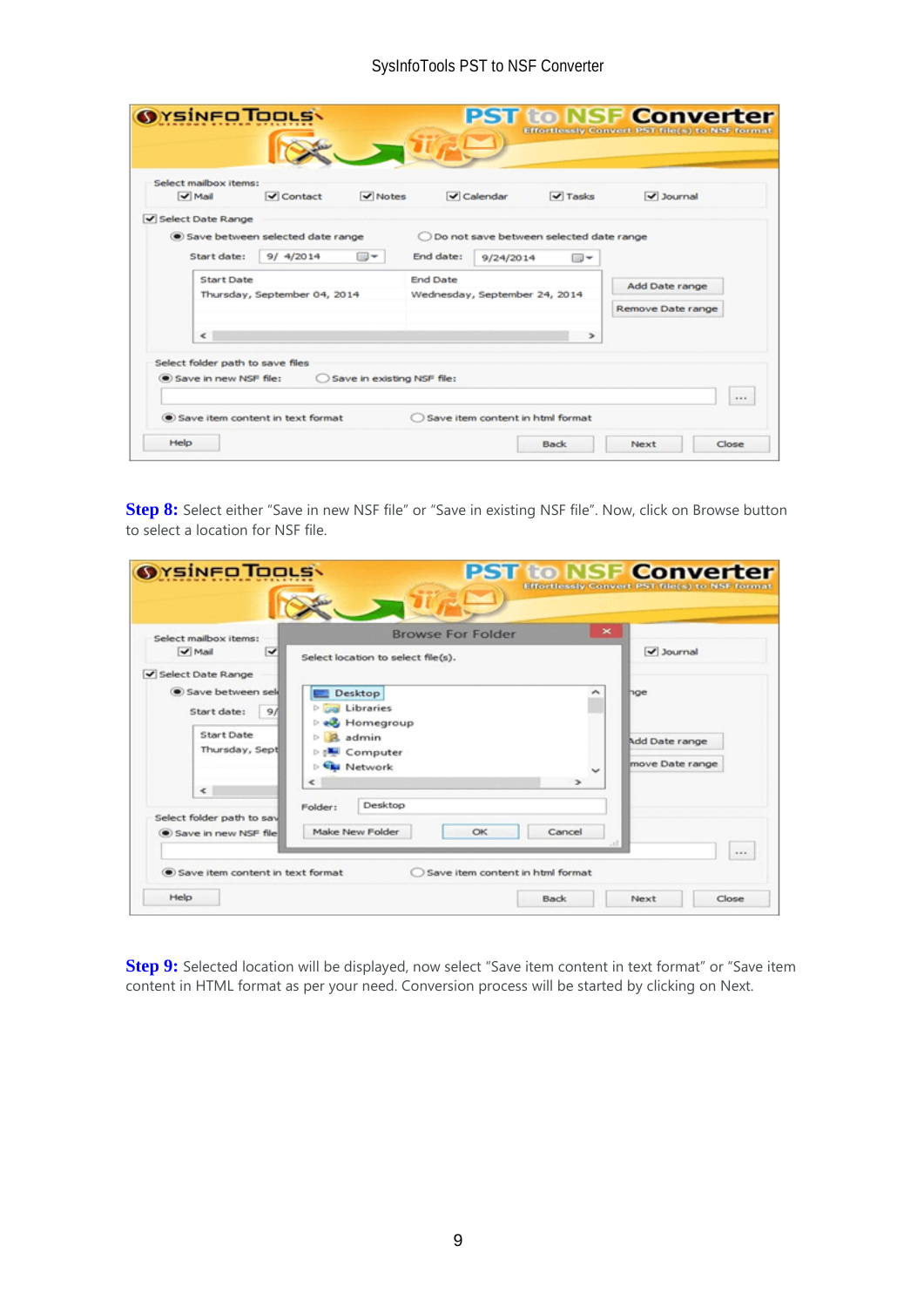#### SysInfoTools PST to NSF Converter

| <b>OYSINFOTOOLS</b>                                                                                  |                         |                            |                                                  |                                  |                                               | <b>PST to NSF Converter</b><br><b>Effortlessly Convert PST file(s) to NSF format</b> |       |
|------------------------------------------------------------------------------------------------------|-------------------------|----------------------------|--------------------------------------------------|----------------------------------|-----------------------------------------------|--------------------------------------------------------------------------------------|-------|
| Select mailbox items:<br>$\triangledown$ Mail                                                        | $\triangledown$ Contact | $\triangledown$ Notes      |                                                  | $\triangledown$ Calendar         | $\triangledown$ Tasks                         | V Journal                                                                            |       |
| √ Select Date Range<br>Save between selected date range<br>Start date:                               | 9/4/2014                | ▥▾                         | End date:                                        | 9/24/2014                        | Do not save between selected date range<br>⊞≁ |                                                                                      |       |
| <b>Start Date</b><br>Thursday, September 04, 2014                                                    |                         |                            | <b>End Date</b><br>Wednesday, September 24, 2014 |                                  |                                               | Add Date range<br>Remove Date range                                                  |       |
| $\epsilon$<br>Select folder path to save files<br>Save in new NSF file:<br>C: \Users \admin \Desktop |                         | Save in existing NSF file: |                                                  |                                  | $\rightarrow$                                 |                                                                                      |       |
| Save item content in text format<br>Help                                                             |                         |                            |                                                  | Save item content in html format | <b>Back</b>                                   | Next                                                                                 | Close |

**Step 10:** You have to wait a little while conversion process is being conducted onto your system.

|                                  | <b>OYSINFOTOOLS</b><br><b>PST to NSF Converter</b><br><b>Effortlessly Convert PST file(s) to NSF format</b> |
|----------------------------------|-------------------------------------------------------------------------------------------------------------|
| PST File Path:<br>NSF File Path: | E:\data\PST Files\Test File 1.pst<br>C:\Users\admin\Desktop\Conversion_28-11-2014-10-18-54\TEST FILE 1.nsf  |
| Creating NSF Database.           |                                                                                                             |
|                                  |                                                                                                             |

**Step 11:** Within seconds, the conversion process gets completed. Now, click on "OK".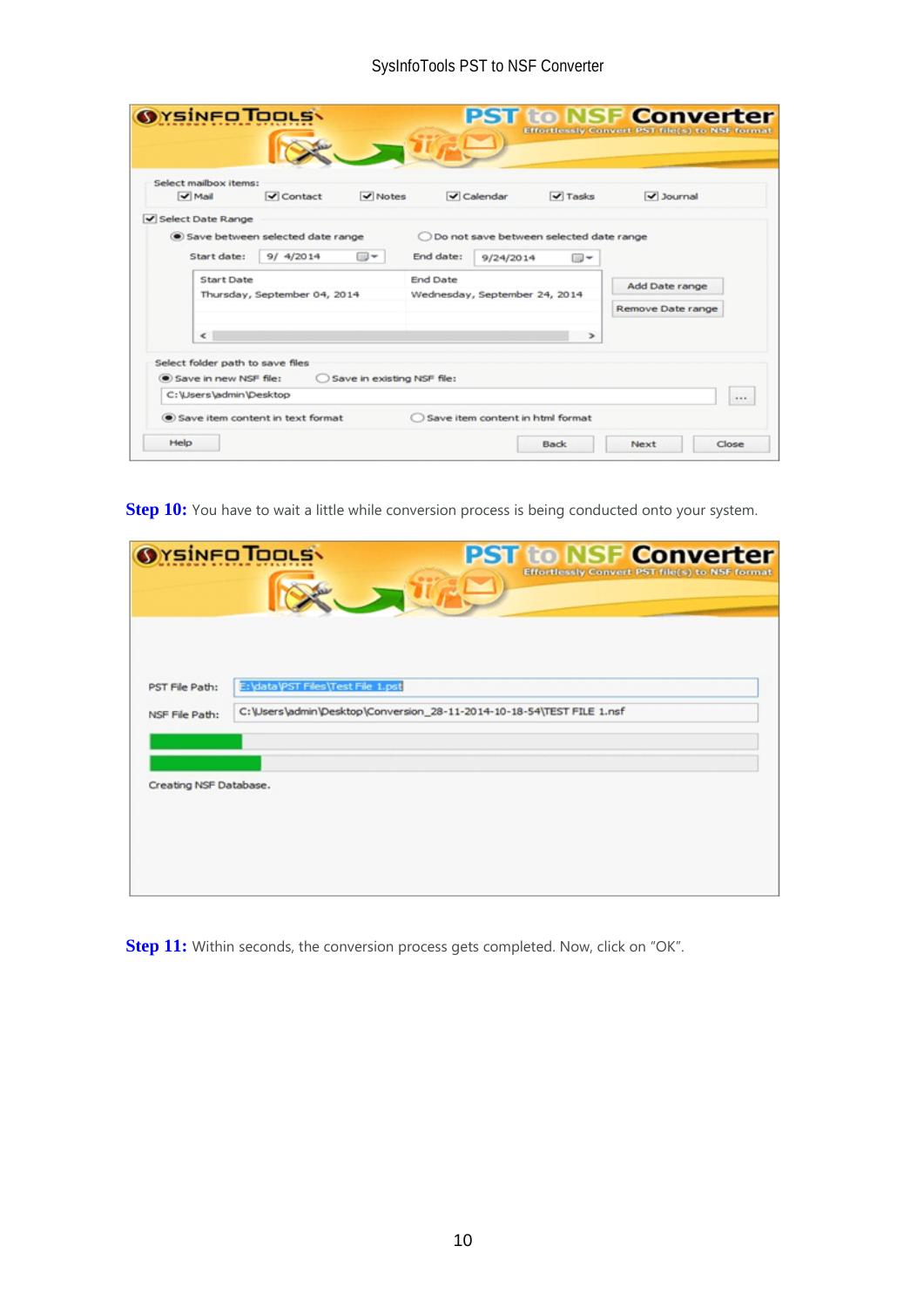| <b>OYSINFOTOOLS</b>          |             |                                   | <b>PST to NSF Converter</b><br><b>Effortlessly Convert PST file(s) to NSF format</b> |
|------------------------------|-------------|-----------------------------------|--------------------------------------------------------------------------------------|
|                              |             |                                   |                                                                                      |
|                              |             | SysInfoTools PST to NSF Converter | ×                                                                                    |
| PST File Path:               | E:\data\PST |                                   |                                                                                      |
| NSF File Path:               | C:\Users\ad | Conversion process completed.     | Lnsf                                                                                 |
| Conversion process completed |             |                                   | OK                                                                                   |
|                              |             |                                   |                                                                                      |
|                              |             |                                   |                                                                                      |
|                              |             |                                   |                                                                                      |

# <span id="page-11-0"></span>**6. Uninstall theSoftware**

To uninstall the software from your system, you can use any of the two methods described below:

- **1.** Uninstall from **ControlPanel**
- **2.** Uninstall from **Windows Start menu**

**Uninstall from Control Panel:** 

Touninstall**SysInfoToolsPST to NSF Converter** toolfromControlPanel,followthe **steps** shown below:

- Click the **Start Menu** > **Control Panel** and then double click the **Add or Remove Programs** icon.
	- Select **SysInfoTools PST to NSF Converter** and click **Remove**.
	- A warning message before un-installing the software will be displayed on the screen.

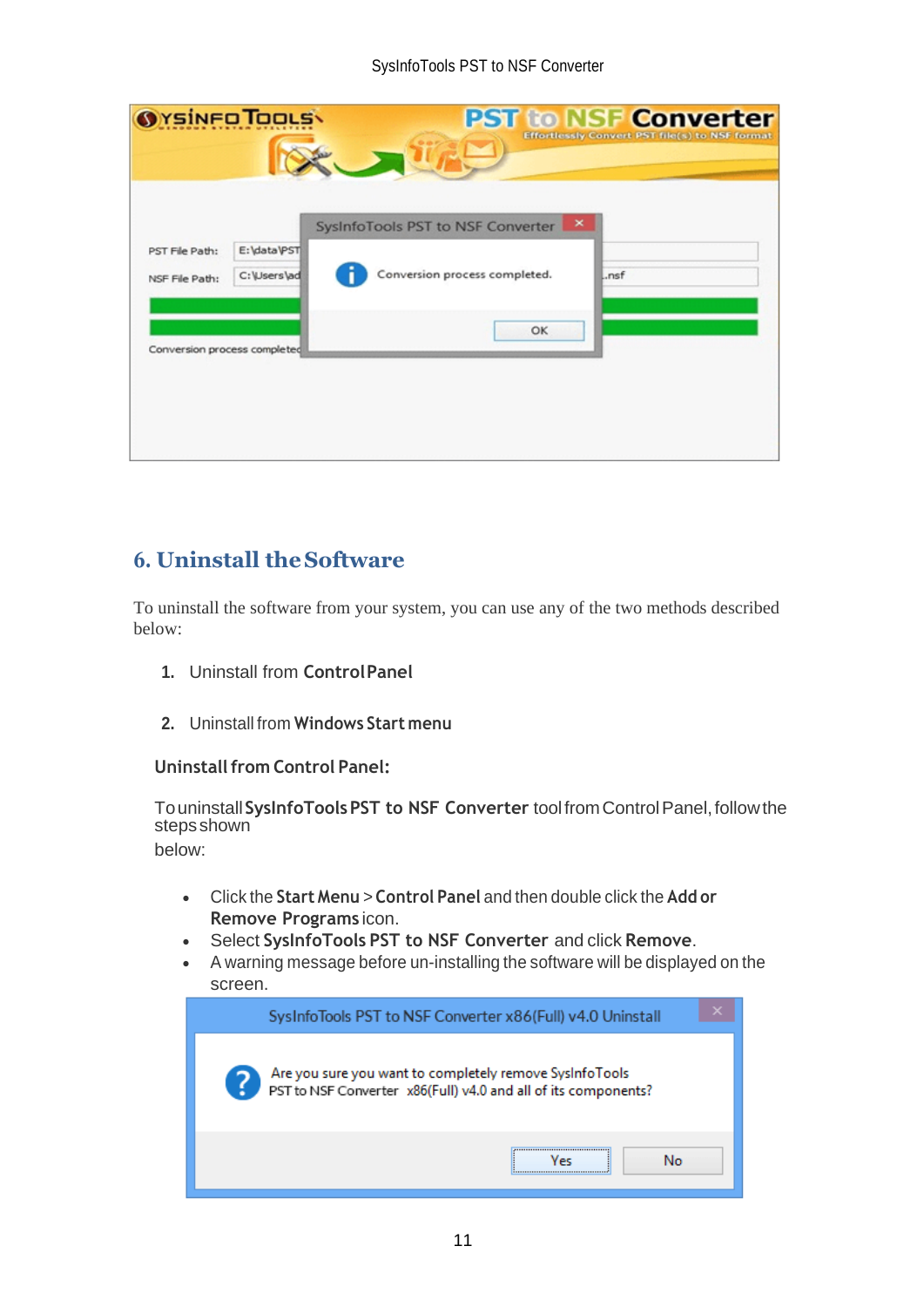• Click **'Yes'** to uninstall the software completely from your system.

#### **Uninstall from Windows Start menu:**

To uninstall **SysInfoTools PST to NSF Converter** file from Windows Start menu, follow the steps shown below:

- Click the **Start** button from the Windows menu.
- Click**AllPrograms**>**SysInfoToolsPST to NSF Converter>Uninstall SysInfoToolsPST to NSF Converter**.
- A warning message before un-installingwill be displayed on the screen.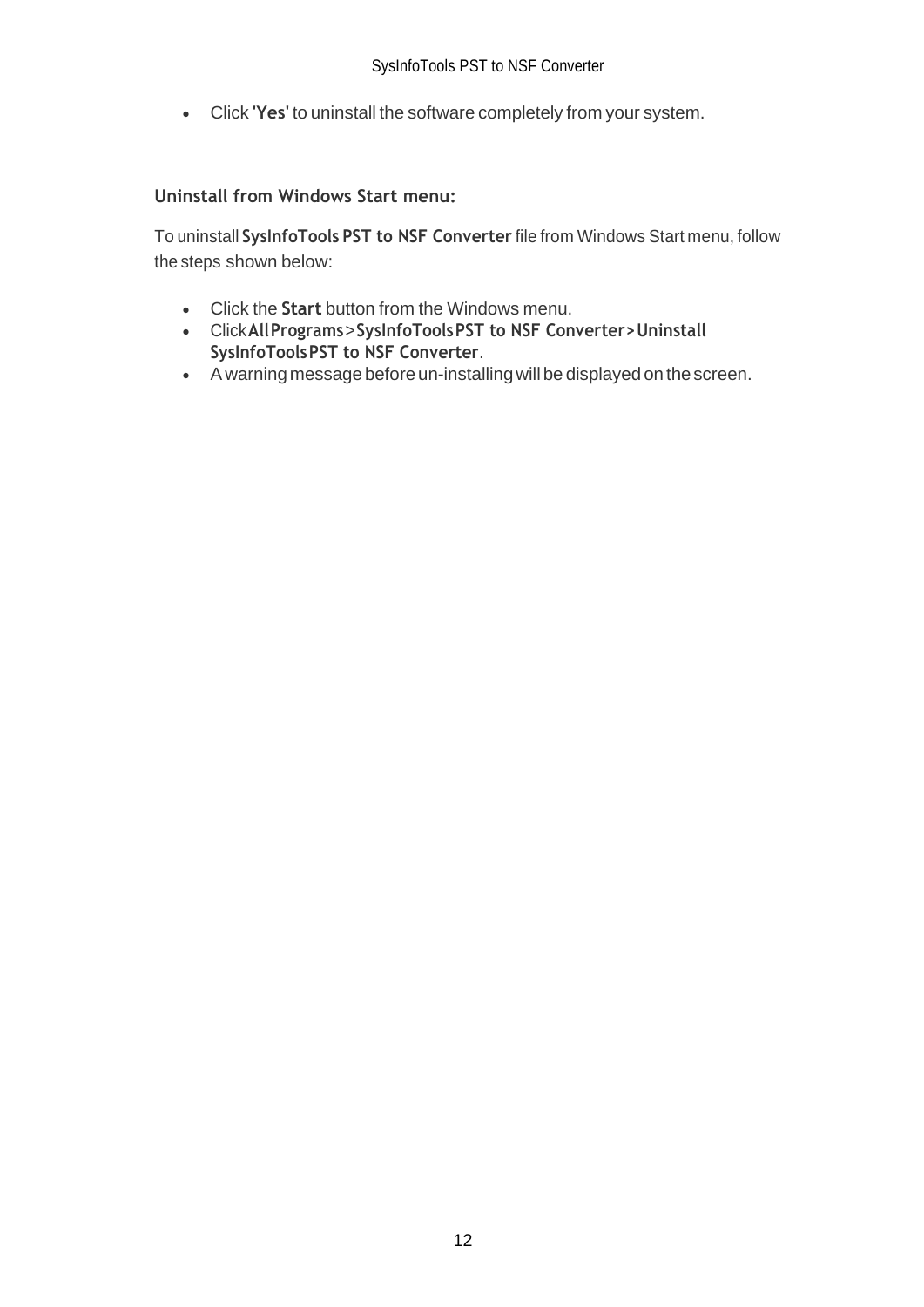

• Click **'Yes'** to uninstall the software completely from your system.

# <span id="page-13-0"></span>**7. Legal Notice**

[Copyright\(](#page-13-1)See 7.1)

- [Disclaimer](#page-13-2)(See 7.2)
- [Trademarks](#page-14-0)(See 7.3)
- [License Agreement](#page-14-1)(See7.4)

# <span id="page-13-1"></span>**Copyright**

SysInfoTools PST to NSF Converter software, accompanied user manual and documentation are copyright of SysInfoTools Data Recovery, with all rights reserved. Under the copyright laws, this user manual cannot be reproduced in any form without the Prior written permission of SysInfoTools. No Patent Liability is assumed, however, with respect to the use of the Information contained herein.

### <span id="page-13-2"></span>**Disclaimer**

The Information contained in this manual, including but not limited to any product specifications, is subject to change without notice. SysInfoTools Data Recovery Provides no warranty with regard to this manual or any other information contained herein and here by expressly disclaims any implied warranties of merchantability or fitness for any particular purpose with regard to any of the foregoing SysInfoTools Data Recovery assumes no liability for any damages incurred directly or indirectly from any technical or typographical errors or omissions contained herein or for discrepancies between theproduct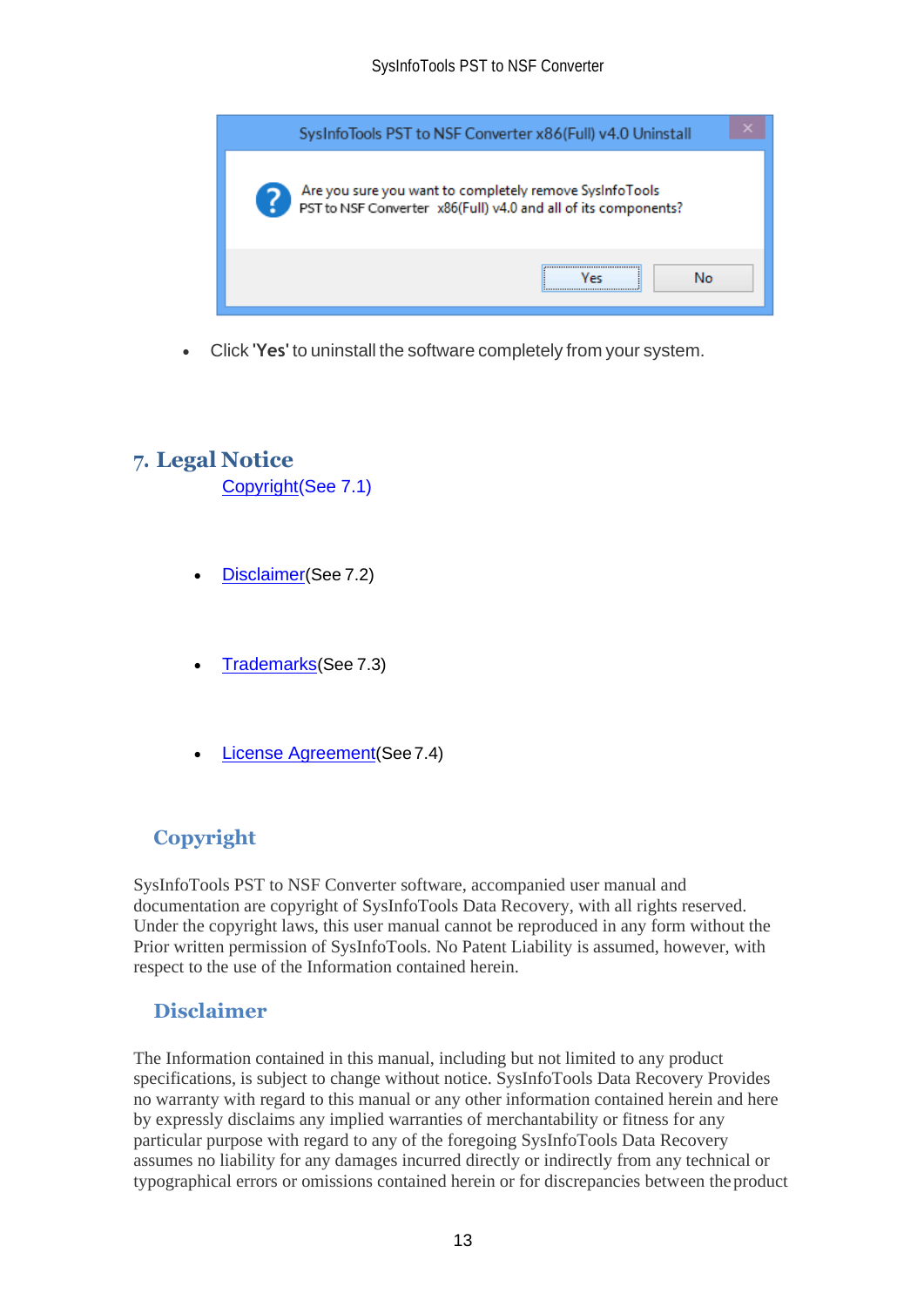and the manual. In no event shall SysInfoTools Data Recovery, be liable for any incidental, consequential special, or exemplary damages, whether based on tort, contract or otherwise, arising out of or in connection with this manual or any other information contained herein or the use there of.

## <span id="page-14-0"></span>**Trademarks**

SysInfoTools PST to NSF Converter Tool is a registered trademark of SysInfoTools Data Recovery.

Windows 2000, 2003, XP and Windows Vista are registered trademarks of Microsoft Corporation.

All other brands and product names are trademarks or registered trademarks of their respective companies.

## <span id="page-14-1"></span>**License Agreement**

SysInfoTools PST to NSF Converter Copyright by SysInfoTools Data Recovery.

#### Your Agreement to this License

You should carefully read the following terms and conditions before using, installing or distributing this software, unless you have a different license agreement signed by SysInfoTools Data Recovery.

If you do not agree to all of the terms and conditions of this License, then: do not copy, install, distribute or use any copy of SysInfoTools PST to NSF Converter with which this License is included, you may return the complete package unused without requesting an activation key, within 30 days after purchase, for a full refund of your payment.

The terms and conditions of this License describe the permitted use and users of each Licensed Copy of SysInfoTools PST to NSF Converter. For purposes of this License, if you have a valid single-copy license, you have the right to use a single Licensed Copy of SysInfoTools PST to NSF Converter; if you or your organization has a valid multi-user license, then you or your organization have/has the right to use up to a number of Licensed Copies of

SysInfoTools PST to NSF Converter equal to the number of copies indicated in the documents issued by SysInfoTools when granting the license.

#### Scope of the License

Each Licensed Copy of SysInfoTools PST to NSF Converter may either be used by a single person or used non-simultaneously by multiple people who use the software personally installed on a single workstation. This is not a concurrent user license. All rights of any kind in SysInfoTools PST to NSF Converter, which are not expressly granted in this License, are entirely and exclusively reserved to and by SysInfoTools. You may not rent, lease, modify, translate, reverse engineer, decompile, disassemble, or create derivative works based on, SysInfoTools PST to NSF Converter, nor permit anyone else to do so. You may not make access to SysInfoTools PST to NSF Converter available to others in connection with a service bureau, application service provider, or similar business, nor permit anyone else to do so.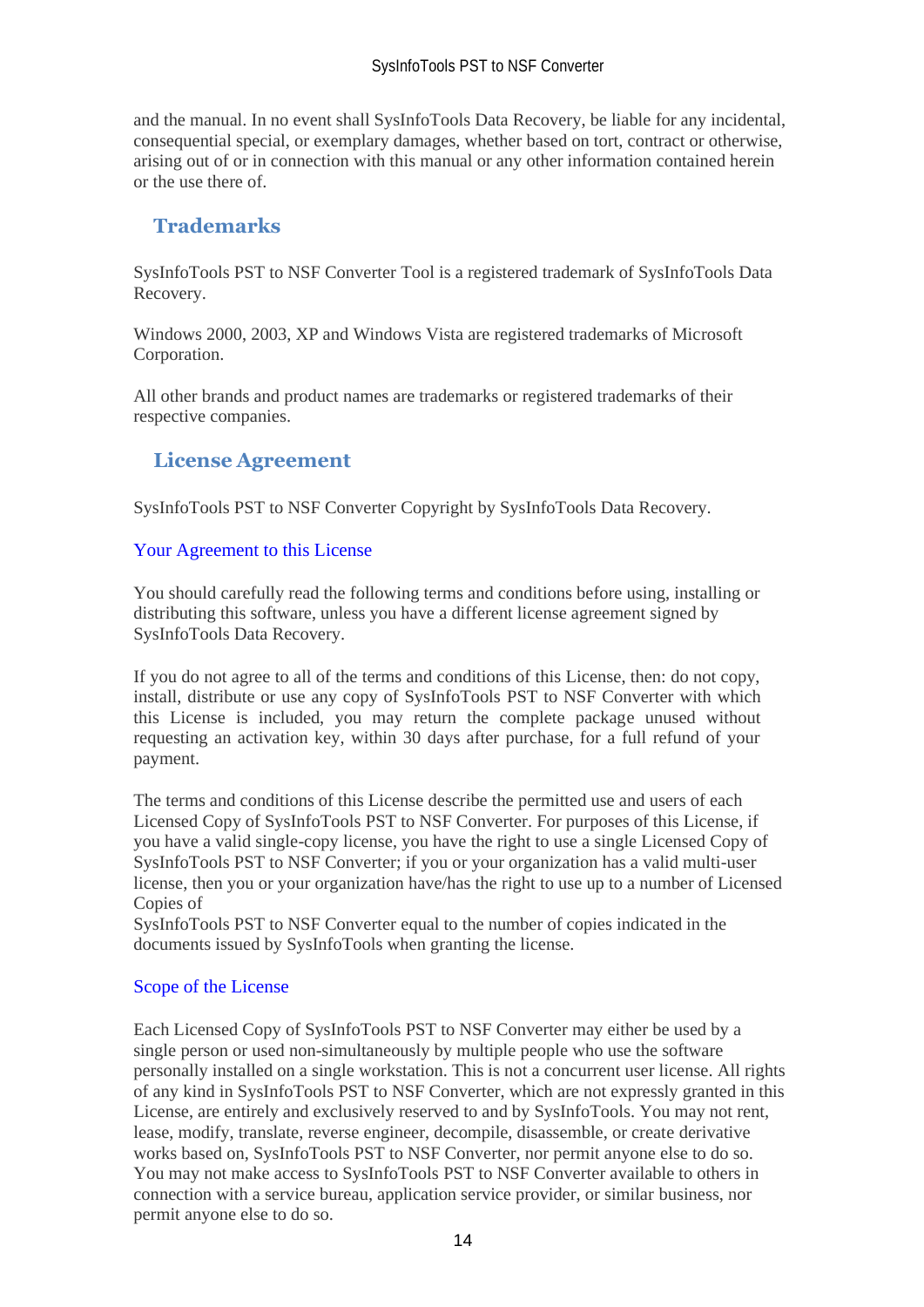#### Warranty Disclaimers and Liability Limitations

SysInfoTools PST to NSF Converter, and any and all accompanying software, data and materials, are distributed and provided AS-IT-IS and with no warranties of any kind, whether expressed or implied. In particular, there is no warranty for the quality of data recovered. You acknowledge that good data processing procedure dictates that any program, including SysInfoTools PST to NSF Converter, must be thoroughly tested with non-critical data before there is any reliance on it, and you hereby assume the entire risk of all use of the copies of SysInfoTools PST to NSF Converter covered by this License. This disclaimer of warranty constitutes an essential part of this License.

In addition, in no event does SysInfoTools authorize you or anyone else to use SysInfoTools PST to NSF Converter in applications or systems where SysInfoTools PST to NSF Converter failure to perform can reasonably be expected to result in a significant physical injury, or in loss of life. Any such use is entirely at your own risk, and you agree to hold SysInfoTools harmless from all claims or losses relating to such unauthorized use. You agree to hold SysInfoTools Data Recovery harmless from any and all claims or losses relating to such unauthorized use.

# <span id="page-15-0"></span>**8. Technical Support**

We provide 24/7 online support to solve customer's queries. We have highly skilled and expert support team, who makes use of modernized communication devices, thereby achieving maximum efficiency and an exceptional response time.

## <span id="page-15-1"></span>**9. About SysInfoTools**

Since several years, SysInfoTools has evolved as one of the trusted names in the field of Data Recovery of the different types of files. The main aim of our organization is to provide the best possible solution to our customers so that our customers can recover their data and relief them from the frustration of data loss. We aim at providing values to our customers and try to satisfy them in every possible way. Customer satisfaction is prime reward for our organization.

SysInfoTools provides a wide range of software for different types of corrupt files recovery and repair for corrupt zip files, MS BKF files, Open Office files (Base files, Impress files, Draw files, Calc files, Math files and Writer files), MS Office 2007 files (MS Word files, MS PowerPoint files and MS Excel files). SysInfoTools also provides software for corrupt PST files of MS Outlook and DBX files of Outlook Express. In addition, we have more recovery software which are available for crashed hard disk recovery and repair like software for FAT recovery and NTFS recovery. In future, we are going to expand our operations to offer more software for different types of corrupt files, Database, Email migration, Desktop utilities, Network management and many more which will help our customers to recover their valuable data.

The hard drives data recovery software provided by our organization ensures safe and accurate data recovery from the hard drive. It does not modify the existing content of the hard drive and make the fresh copy of the recovered data. Hard drives data recovery software are useful in situation when there is an accidental deletion of files, which are deleted due to virus attacks, disk formatting and software malfunctioning.